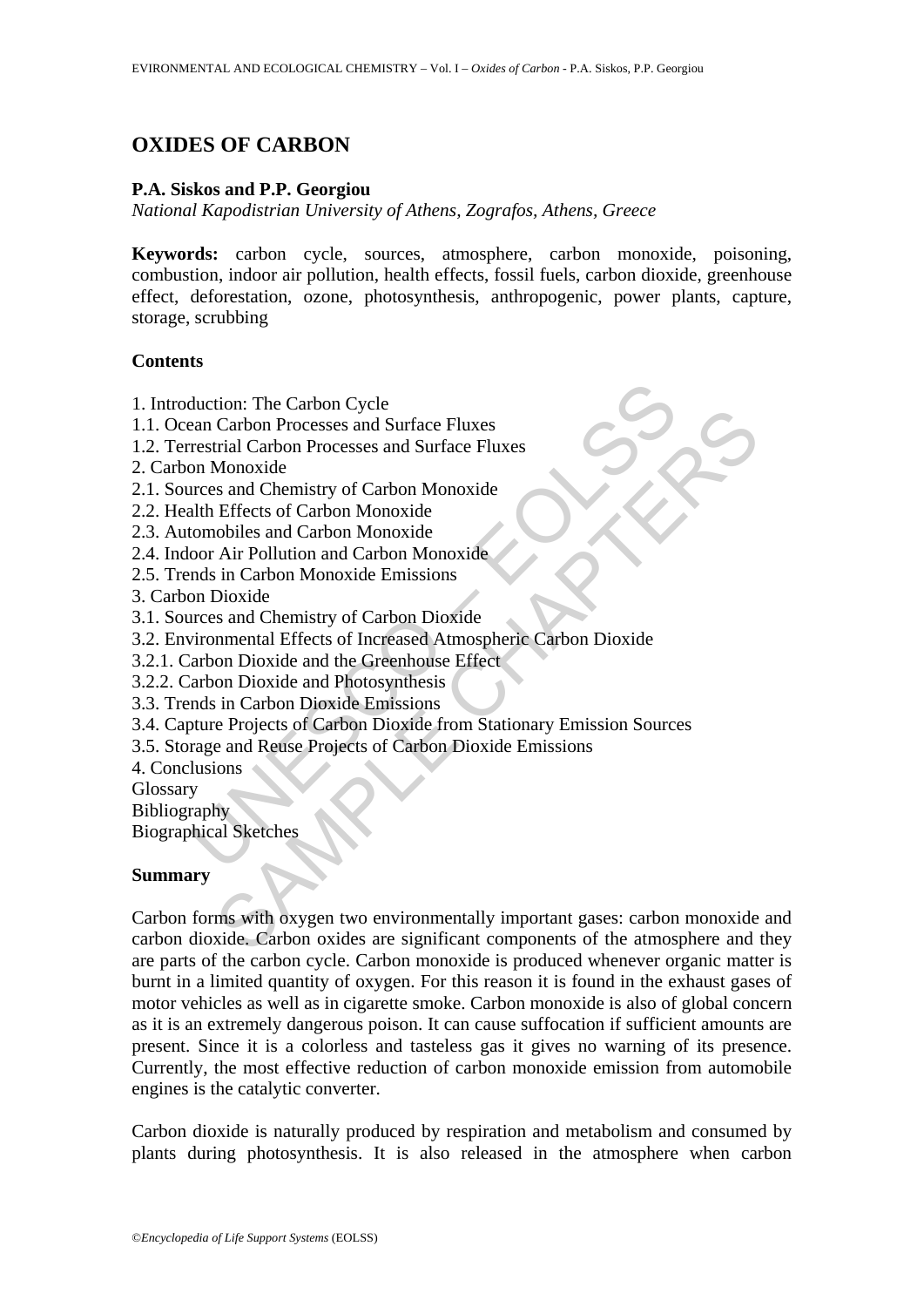containing fossil fuels such as oil, natural gas and coal are burned in air. Since the beginning of Industrial Revolution (1750), increased amount of carbon dioxide has been released in the atmosphere due to industrial activities. Although it is essential for life, carbon dioxide is also the major cause of an additional greenhouse effect. Capture and storage of carbon dioxide from stationary sources has the potential to make deep reductions in greenhouse gas emissions, although it has only recently been seriously considered as a potential method for reducing emissions. There are also many schemes and potential options for the reuse of carbon dioxide captured.

#### **1. Introduction: The Carbon Cycle**

Atmospheric scientists, oceanographers, and ecologists have attempted for several decades to develop an accurate global budget of carbon in the Earth system. Although great accomplishments have been made, balancing the carbon budget remains problematic, largely because of the difficulty of measuring carbon fluxes accurately over large scales and of modeling oceanic and atmospheric transport of carbon species.

Atmospheric, oceanic, and terrestrial pools of carbon are extremely large and fluxes between pools are bidirectional and nearly in balance. Despite these difficulties, significant progress has been made. A global carbon budget is illustrated in Figure 1, which presents current best estimates of the amount of carbon held in several important reservoirs and the magnitude of annual fluxes between them, as indicated by the arrows. Figure 1 shows that the total anthropogenic input of carbon dioxide  $(CO<sub>2</sub>)$  to the atmosphere (7.1 Gt carbon per year) represents a significant perturbation of the natural carbon cycle.



Figure 1: Global carbon cycle showing carbon pools (GtC) and average fluxes (GtC  $y^{-1}$ )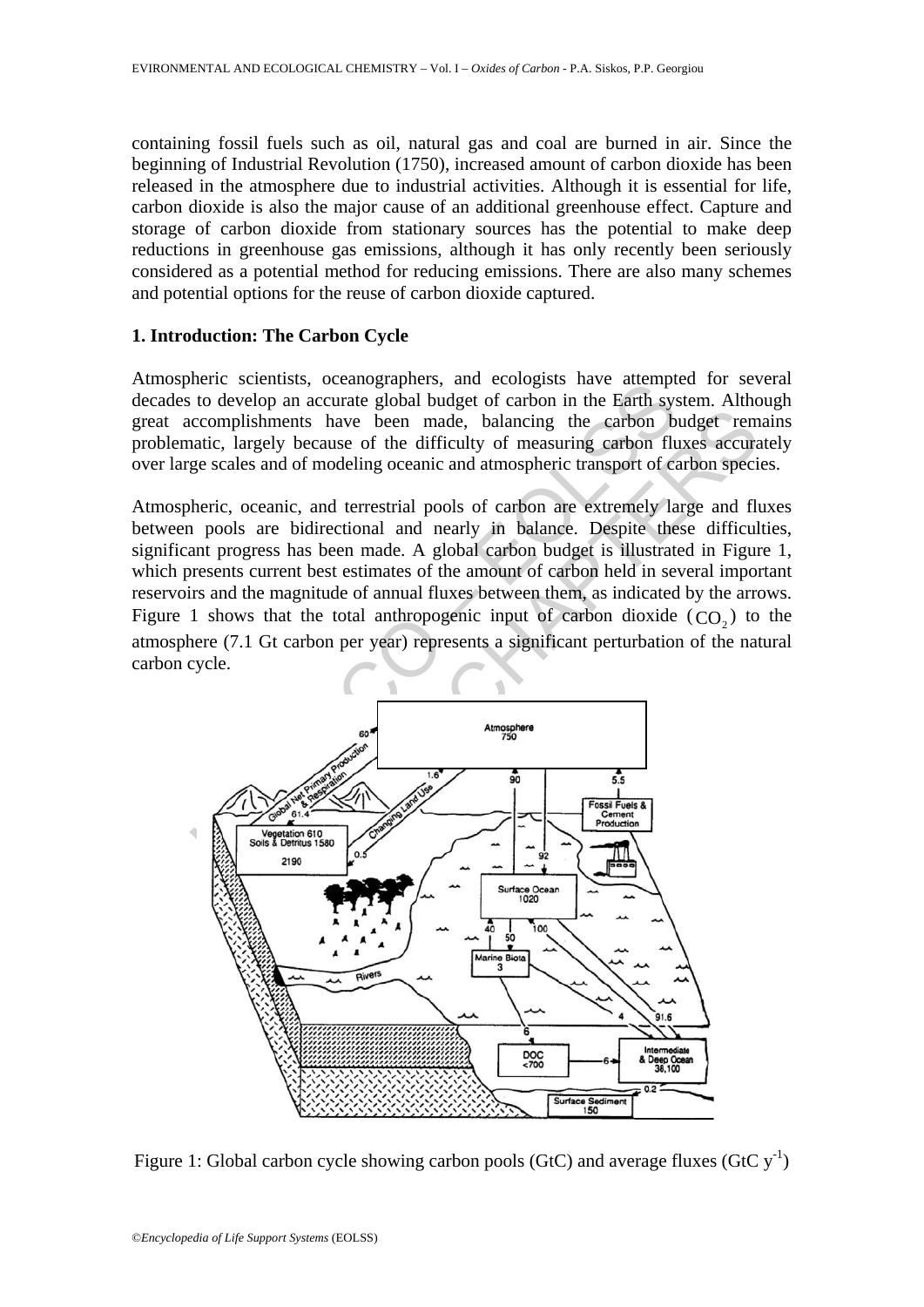for the period 1980-1989

IPCC (1996). Houghton J.T., Filho L.G., Callander B.A., Harris A., Kattenberg A., Maskell K., (Eds). *Climate Change 1995: The Science of Climate Change.* Cambridge, UK: Cambridge University Press. Schimel D.S. (1995). Terrestrial ecosystems and the carbon cycle, *Global Change Biology* 1, 77-92.

#### **1.1. Ocean Carbon Processes and Surface Fluxes**

Although, on the global scale, the exchanges of  $CO<sub>2</sub>$  between the ocean and the atmosphere are nearly equilibrated, large imbalances can occur locally. The net exchange flux at a given location depends on the degree of saturation of  $CO<sub>2</sub>$  in the surface waters and it can be expressed by:

$$
F_{\text{net}} = K \left( p_{\text{CO}_2\text{-ocean}} - p_{\text{CO}_2\text{-atm}} \right)
$$
 (1)

waters and it can be expressed by:<br>  $(\rho_{CO_2\text{-ocmm}} - \rho_{CO_2\text{-atm}})$ <br>  $\rho_{CO_2\text{-adm}}$  represents the partial pressures of  $CO_2$  in the air and  $\rho_{CO_2}$ <br>
librium  $CO_2$  partial pressure in the ocean surface waters. *K* is<br>
ent  $\begin{pmatrix} 2 & 0 & 0 \\ 0 & 0 & 0 \\ 0 & 0 & 0 \\ 0 & 0 & 0 \\ 0 & 0 & 0 \\ 0 & 0 & 0 \\ 0 & 0 & 0 \\ 0 & 0 & 0 \\ 0 & 0 & 0 \\ 0 & 0 & 0 \\ 0 & 0 & 0 \\ 0 & 0 & 0 \\ 0 & 0 & 0 \\ 0 & 0 & 0 \\ 0 & 0 & 0 \\ 0 & 0 & 0 \\ 0 & 0 & 0 \\ 0 & 0 & 0 \\ 0 & 0 & 0 \\ 0 & 0 & 0 \\ 0 & 0 & 0 \\ 0 & 0 & 0 \\ 0 & 0 & 0 \\ 0 & 0 &$ where  $p_{CO_2 \text{-atm}}$  represents the partial pressures of  $CO_2$  in the air and  $p_{CO_2 \text{-ocean}}$  represents an equilibrium  $CO<sub>2</sub>$  partial pressure in the ocean surface waters.  $K$  is an exchange coefficient that increases with wind speed (turbulence) at the air-sea interface.  $p_{\text{CO}_2 \text{-ocean}}$ varies with a variety of factors including temperature and oceanic biological activity.

The dissolution of  $CO<sub>2</sub>$  in sea water is achieved through the following reactions:

$$
CO_2(g) \rightarrow CO_2
$$
 (aq)  
\n $CO_2$  (aq) + H<sub>2</sub>O  $\rightleftharpoons$  H<sub>2</sub>CO<sub>3</sub> (3)

$$
H_2CO_3 \implies HCO_3 + H^+ \tag{4}
$$

$$
HCO_3^{\bullet} \rightleftarrows CO_3^{2\bullet} + H^+ \tag{5}
$$

where (g) and (aq) stand for gas and aqueous phase respectively. The relative abundance of  $CO_2$  (aq),  $CO_3^2$ , and  $HCO_3^-$  is determined by the activity of hydrogen ions in water (pH) and the equilibrium constants of the above reactions, which vary with temperature, water salinity, and to a lesser extent, pressure. Figure 2 shows the partitioning of inorganic carbon species as a function of water pH.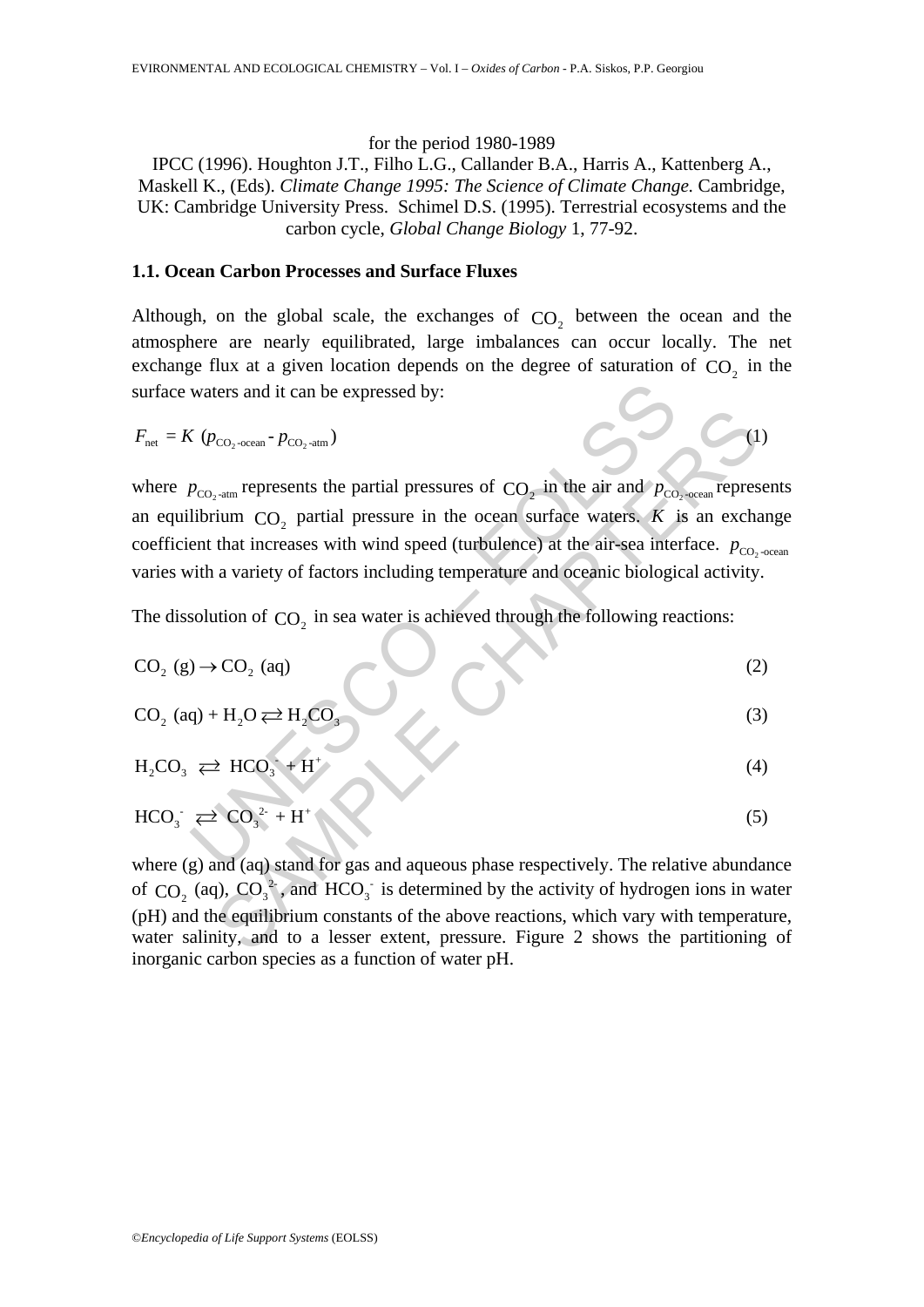

Figure 2. Relative concentration of dissolved carbon species in sea water calculated as a function of pH for a temperature of 15 ºC and a salinity of 35 percent. Mehrbach C., Culberson C.H., Hawley S.E., Pytkowiez R.M. (1973). Measurement of the apparent dissociation constants of carbonic acid in sea water at atmospheric pressure. *Limnology and Oceanography* 18, 897-.

Since the pH of the ocean is usually close to 8.0, the predominant compound is the bicarbonate ion  $(HCO<sub>3</sub><sup>-</sup>)$ . However, in some fresh water ecosystems the pH of rivers and streams may vary between 3 and 8, with a shifting in the inorganic carbonate ion chemistry.

2. Relative concentration of dissolved carbon species in sea water<br>function of pH for a temperature of 15 °C and a salinity of 35 peach C., Culberson C.H., Hawley S.E., Pytkowiez R.M. (1973). Mapparent dissociation consta Relative concentration of dissolved carbon species in sea water calculated<br>
notion of pH for a temperature of 15 °C and a salinity of 35 percent.<br>
C., Cublesson C.H., Hawley S.E., Pytkowiez R.M. (1973). Measurement<br>
notat The transfer of carbon to the depths of the ocean is achieved by sedimentation of calcium carbonate  $(CaCO<sub>3</sub>)$ . There is little evidence of inorganic precipitation of  $CaCO<sub>3</sub>$ , except perhaps in warm tropical waters. The predominant formation of  $CaCO<sub>3</sub>$ is provided by shell-forming organisms (algae, protozoa, corals, etc.) residing in sunlit surface waters. A large fraction of the carbonate sediments is therefore produced in nutrient rich regions, especially in shelf zones where detritus of continental origin is advected by rivers. As these carbonates, as well as the calcareous remains of organisms, settle toward the bottom of the ocean, they dissolve in deep waters, and only a small fraction reaches the ocean floor.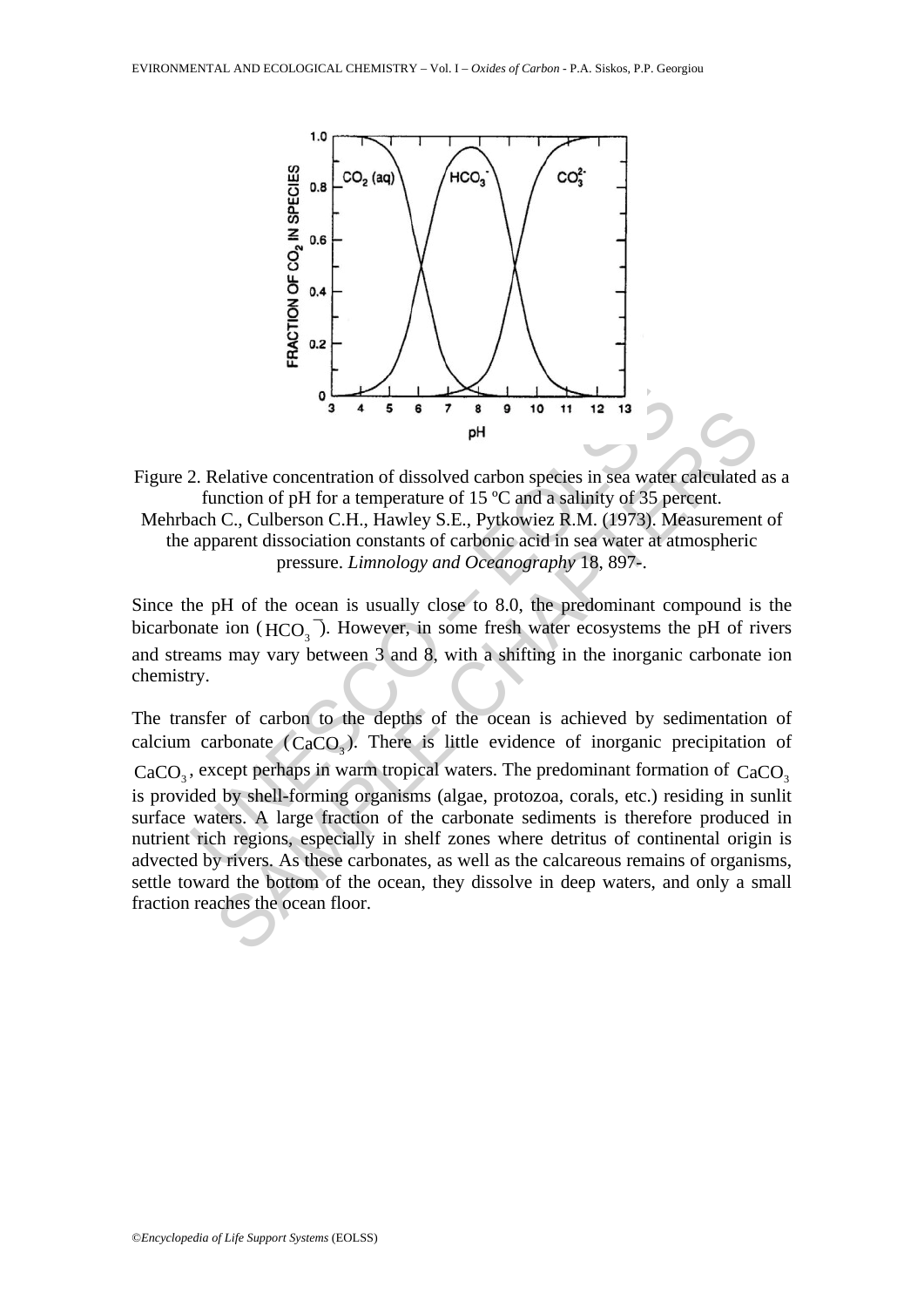

Figure 3. The carbon cycle in the ocean Najjar R. (1992). Marine biochemistry. In: Climate System Modeling, (ed. K. Trenbeth), 241-282. New York: Cambridge University Press.

Organic forms of carbon are also present in the ocean. Their dominant source is the photosynthetic fixation of  $CO<sub>2</sub>$  by algae in the sunlit surface waters. The resulting growth of the phytoplankton is kept in balance by grazing species. Dissolved organic carbon compounds (hydrocarbons, aromatic compounds, carbohydrates, organic acids, etc.) are produced by the decay of dead cells and by direct release of these molecules by phytoplankton. The ocean probably acts as a source of several hydrocarbons and other organic compounds, which affect the chemical composition of the atmosphere (see *Hydrocarbons in the Atmosphere*). Figure 3 presents a schematic representation of the carbon cycle in the ocean.

In the euphotic zone (well-lit upper layers of the ocean), dissolved inorganic carbon (DIC) is converted to calcium carbonate  $(CaCO<sub>3</sub>)$  and organic carbon. This material is transported to the aphotic zone (dark layers of the ocean) and to the sediments by particle setting and by ocean circulation. In these deep layers, carbonate calcium is dissolved by chemical and biological processes, while organic carbon is remineralized to DIC. DIC is transported to the upper ocean layers in regions, where upwelling is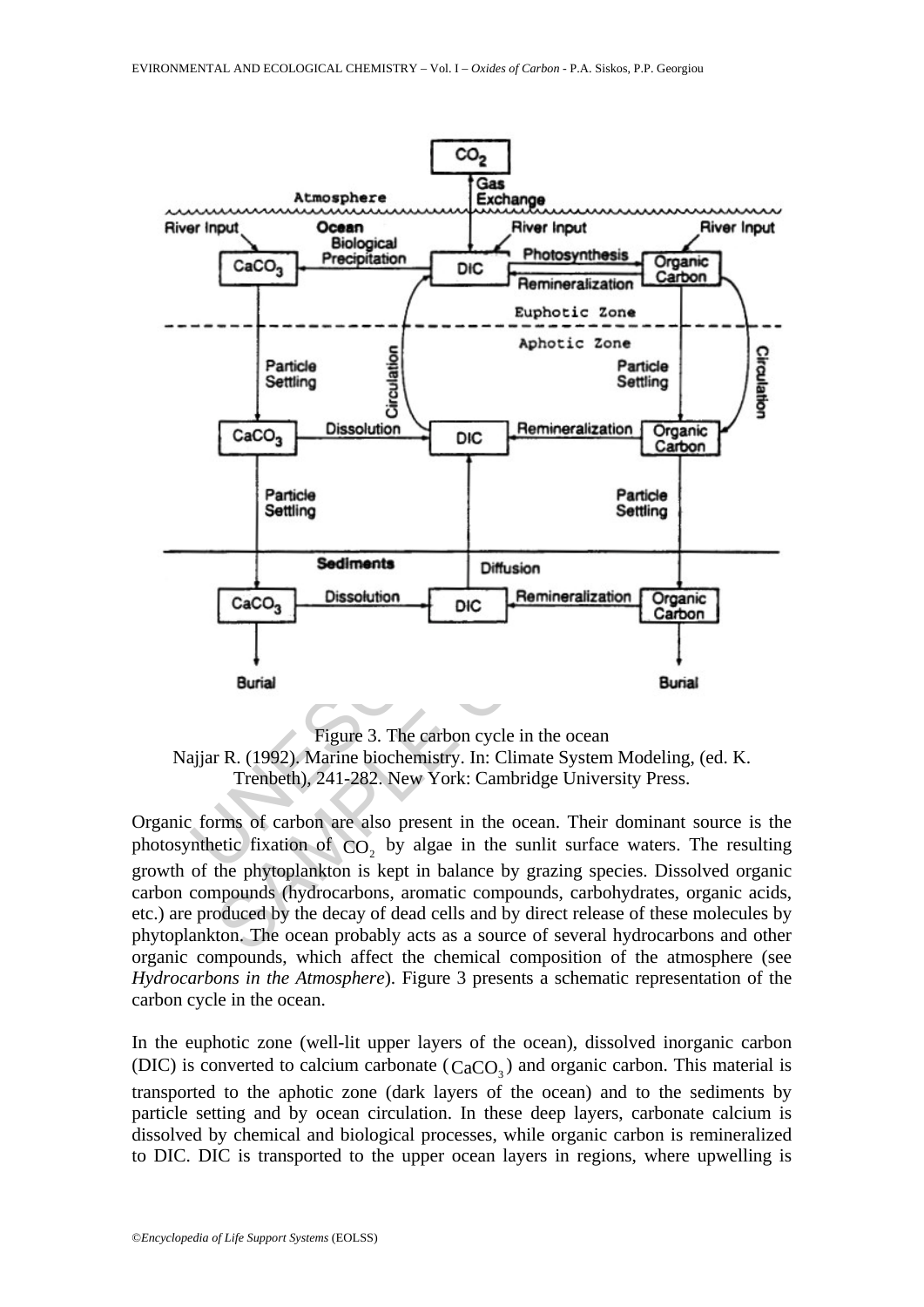intense.

### **1.2. Terrestrial Carbon Processes and Surface Fluxes**

Exchanges of carbon and oxygen between the terrestrial biosphere and the atmosphere result from photosynthesis and respiration by plants. While the mechanisms involved are composed of a multitude of elementary reactions, the sum of these processes is generally expressed by single stoichiometric reactions. For example the assimilation of  $CO<sub>2</sub>$  by plants through photosynthesis is represented stoichiometrically by:

$$
CO2 + H2O \rightarrow CH2O + O2
$$
 (6)

where  $CH<sub>2</sub>O$  represents organic matter. The corresponding gross influx of  $CO<sub>2</sub>$  from the atmosphere to the biosphere is referred to as gross primary production (GPP). A fraction of the carbon is reemitted by the plants to the atmosphere through (autotrophic) respiration processes, which in stoichiometric form, can be expressed by the inverse reaction:

$$
CH_2O + O_2 \rightarrow CO_2 + H_2O \tag{7}
$$

CH<sub>2</sub>O represents organic matter. The corresponding gross influx<br>osphere to the biosphere is referred to as gross primary produce<br>of the carbon is reemitted by the plants to the atmosphere through<br>ion processes, which in <sup>2</sup>O represents organic matter. The corresponding gross influx of CO<sub>2</sub> f<br>here to the biosphere is referred to as gross primary production (GPP<br>the carbon is reemitted by the plants to the atmosphere through (autotrop<br>p The net carbon flux, that is, the accumulation of carbon in the phytomass, is called net primary production (NPP). It represents all the carbon stored in leaves, branches, and roots of plants. When vegetation is eaten, much of the organic matter is oxidized back to CO<sub>2</sub> in respiration. When plants or animals die, the material is decomposed (oxidized) by microorganisms, and CO<sub>2</sub> is remineralized and released to the atmosphere. Over a long time period, respiration of this organic matter (heterotrophic respiration) approximately balances net primary production. Figure 4 provides a schematic overview of the global carbon cycle in relation to the continental biosphere.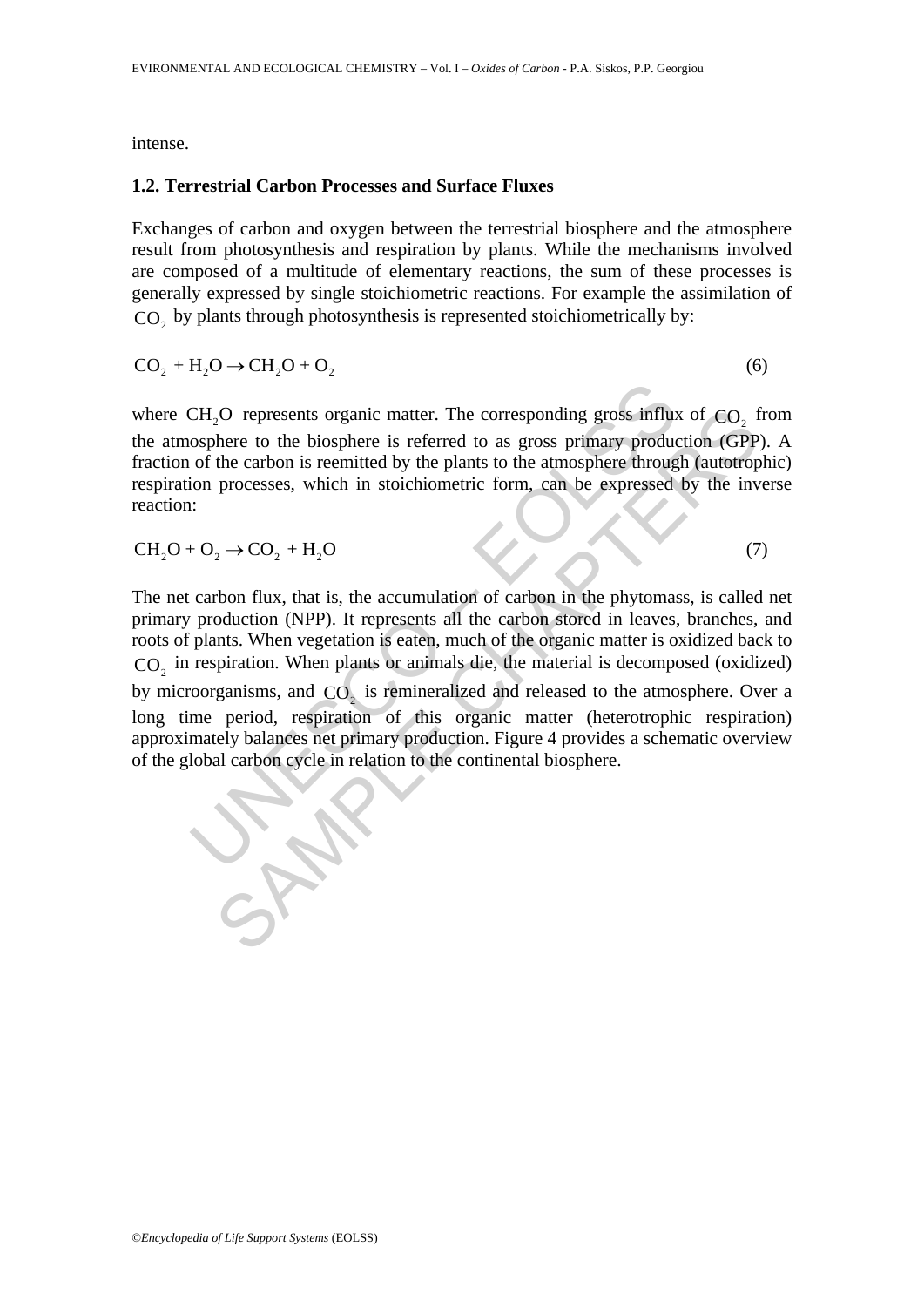

Figure 4. Carbon cycle in the continental biosphere. Reservoirs and fluxes are expressed in GtC and GtC  $y^{-1}$ , respectively.

Fung I. (1993). Models of organic and terrestrial sinks of anthropogenic  $CO<sub>2</sub>$ . In: Biochemistry and Global Change, (ed. R.S. Oremland), New York: Chapman and Hal.

Litter<br>
(10 years) (40 - 80 Decomposition<br>
2 - 6<br>
Soils<br>
(> 100 Years) (200 - 1500 Soil Degradation<br>
2 - 6<br>
Soil Degradation<br>
2 - 6<br>
Soil Degradation<br>
2 - 6<br>
(200 - 1500 Soil Degradation<br>
2 - 6<br>
(200 - 1500 Soil Degradati The terrestrial system is currently acting as a global sink for carbon despite large releases of carbon due to deforestation in some regions. Likely mechanisms of this sink are affected by several factors such as changes in land use and management which affect the amount of carbon in plant biomass and soils. Land cleaning can occur, leading to soil degradation, erosion and leaching of nutrients, and may reduce the subsequent ability of the ecosystem to act as a carbon sink. Ecosystem conservation and management practices can restore, maintain, and enlarge carbon stock. Fire is important in the carbon budget of some ecosystems and is affected directly by management and indirectly by land-use change. Fire is a major short term source of carbon, but adds to a small longer-term sink through production of slowly decomposing and inert black carbon.

Deforestation has been responsible for almost 90 percent of the estimated emissions due to land use change since 1850, with 20 percent decrease of the global forest area. Deforestation appears to be slowing slightly in tropical countries and some deforested areas in Europe and North America have been reforested in recent decades. Managed or regenerated forests generally store less carbon than natural forests, even at maturity. Analysis of scenarios for future development show that expanded use of biomass energy could reduce the rate of atmospheric  $CO<sub>2</sub>$  increase. It has been estimated that slowing down deforestation and promoting natural forest regeneration and afforestation could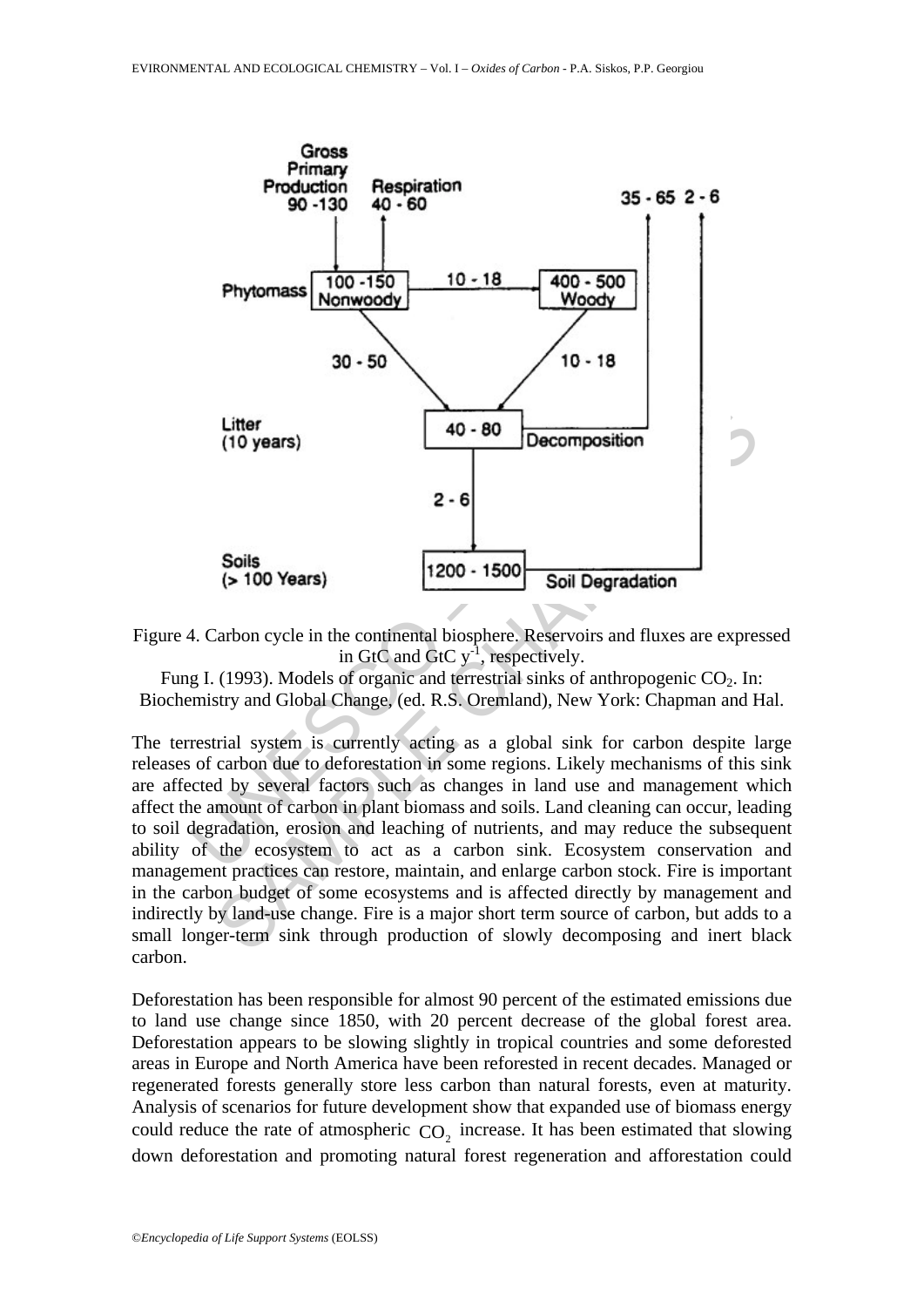increase carbon stocks, mostly in the tropics.

Peat lands/wetlands are large reserves of carbon, because anaerobic soil conditions and low temperatures reduce decomposition and promote accumulation of organic matter. Anaerobic decomposition releases methane  $(CH_4)$  which has a global warming potential (see *Greenhouse Gases and Global Warming*) about 23 times that of CO<sub>2</sub>. Draining peat lands for agriculture increases total carbon released by decomposition, although less is in the form of methane. Forests grown on drained peat lands may be sources of sink for CO<sub>2</sub> depending on the balance of decomposition and tree growth.

Conversion of natural vegetation to agriculture is a major source of  $CO<sub>2</sub>$ , not only due to losses of plant biomass but also, increased decomposition of soil organic matter caused by disturbance and energy costs of various agricultural practices. The use of fertilizers, irrigation, residue management and reduced tillage can reduce losses and enhance uptake within managed areas. These processes have led to an estimated increase of soil carbon in agricultural soils.

so of plant biomass but also, increased decomposition of solid<br>by disturbances and energy costs of various agricultural practic<br>by disturbance and energy costs of various agricultural practic<br>rs, irrigation, residue manage r plant botomass out also, increased uctomposition of solid<br>disturbance and energy costs of various agricultural practices. The us<br>irrigation, residue management and reduced tillage can reduce losses<br>plake within managed Climate can lead to changes in the carbon balance. Solar radiation, temperature and available water affect photosynthesis. Warming may increase annual plant growth in temperate and arctic ecosystems where it can increase the length of the seasonal and daily growing cycles, but it may decrease the annual plant growth in water-stressed ecosystems as it increases water loss. Changes in rainfall affect plant water availability and the length of the growing season. Cloud cover can be beneficial to annual plant growth in dry areas with high solar radiation, but detrimental in areas with low solar radiation. Changing climate can also affect the distribution of plants and the incidence of disturbances such as fire, wind, insect and pathogen attacks, leading to changes to the carbon accumulated by biomass.

Other factors that affect the mechanisms of the terrestrial carbon sink are: the increase of atmospheric CO<sub>2</sub> (described in detail later), the anthropogenic nitrogen deposition, the change in atmospheric chemistry.

## **2. Carbon Monoxide**

## **2.1. Sources and Chemistry of Carbon Monoxide**

Carbon monoxide (CO) is a colorless, odorless, neutral, gaseous oxide, which is highly poisonous. It is slightly soluble in water, but is soluble in ethanol and benzene. It has melting point -205.1 ºC and boiling point -191.5 ºC

Carbon monoxide is produced whenever organic matter is burnt in a limited quantity of oxygen. For this reason it is found in the exhaust gases of motor vehicles, as well as in cigarette smoke. The reaction of steam with red-hot coke (900 ºC) also produces carbon monoxide with hydrogen gas  $(H_2)$ . This mixture of CO and  $H_2$  is called water gas and is used as an industrial fuel: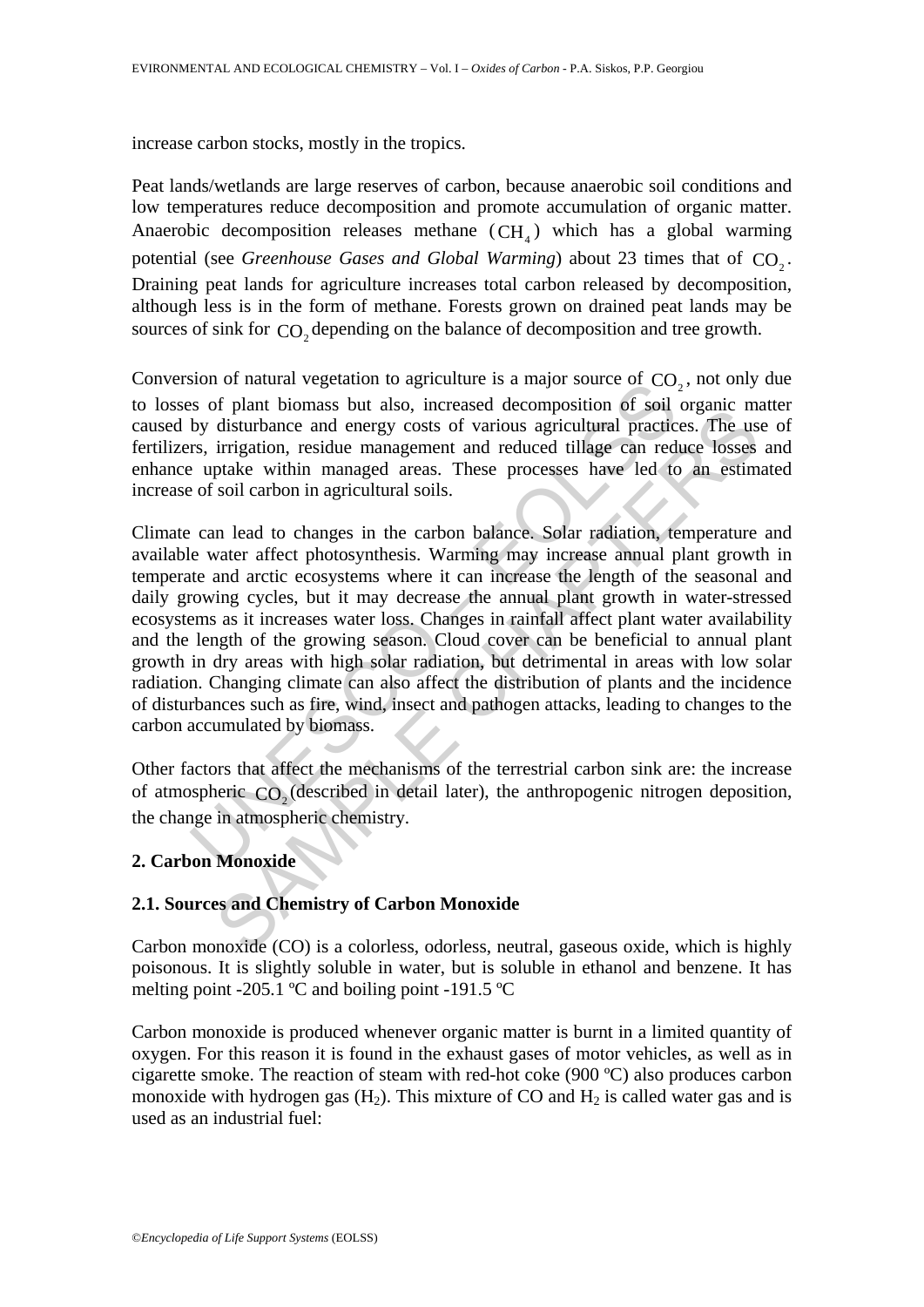$$
C_{(s)} + H_2O_{(g)} \to CO_{(g)} + H_{2(g)}
$$
\n(8)

Because carbon monoxide burns readily in oxygen with a blue flame to produce carbon dioxide:

$$
2CO + O_2 \rightarrow 2CO_2 \tag{9}
$$

it is useful as gaseous fuel. It is also useful as a metallurgical reducing agent because at high temperatures it reduces many metal oxides to the elemental metal. For example, copper (II) oxide, CuO and iron (III) oxide,  $Fe<sub>2</sub>O<sub>3</sub>$  are both reduced to the metal by carbon monoxide:

$$
CuO + CO \rightarrow Cu + CO_2
$$
\n
$$
Fe_2O_3 + 3CO \rightarrow 2Fe + 3CO_2
$$
\n(10)\n(11)

CO → Cu + CO<sub>2</sub><br>  $+3CO \rightarrow 2Fe + 3CO_2$ <br>
sources of carbon monoxide include CO from biomass bu<br>
on of organics such as methane and isoprene, CO from biologic<br>
O from vegetation and termites, and CO from the ocean. Carbon<br>
orb  $\rightarrow$  Cu + CO<sub>2</sub><br>
CO  $\rightarrow$  2Fe + 3CO<sub>2</sub><br>
aurces of carbon monoxide include CO from biomass burning and<br>
of organics such as methane and isoprene, CO from biological processes<br>
trom vegetation and termites, and CO from the o Natural sources of carbon monoxide include CO from biomass burning and the oxidation of organics such as methane and isoprene, CO from biological processes in soils, CO from vegetation and termites, and CO from the ocean. Carbon monoxide does not absorb terrestrial infrared radiation strongly enough to be counted as a direct greenhouse gas, but its role in determining tropospheric hydroxyl radicals indirectly affects the atmospheric burden of methane and can lead to formation of ozone.

The residence time of carbon monoxide in the atmosphere is of the order of 4 months. It is generally agreed that carbon monoxide is removed from the atmosphere by reaction with hydroxyl radical  $(HO\bullet)$ :

$$
CO + HO\bullet \rightarrow CO_2 + H \tag{12}
$$

The reaction produces hydroperoxyl radical as a product:

$$
O_2 + H + M \to HOO \bullet + M \tag{13}
$$

where M are energy-absorbing species, usually molecules of oxygen  $(O<sub>2</sub>)$  or nitrogen  $(N_2)$ . HO• is generated from HOO• by the following reactions:

$$
HOO\bullet + NO \rightarrow HO\bullet + NO_2 \tag{14}
$$

$$
HOO\bullet + HOO\bullet \rightarrow H_2O_2 + O_2 \tag{15}
$$

The latter reaction is followed by photochemical dissociation of hydrogen peroxide  $(H_2O_2)$  to regenerate hydroxyl radical (HO•):

$$
H_2O_2 + h\nu \to 2 \text{ HO}^{\bullet} \tag{16}
$$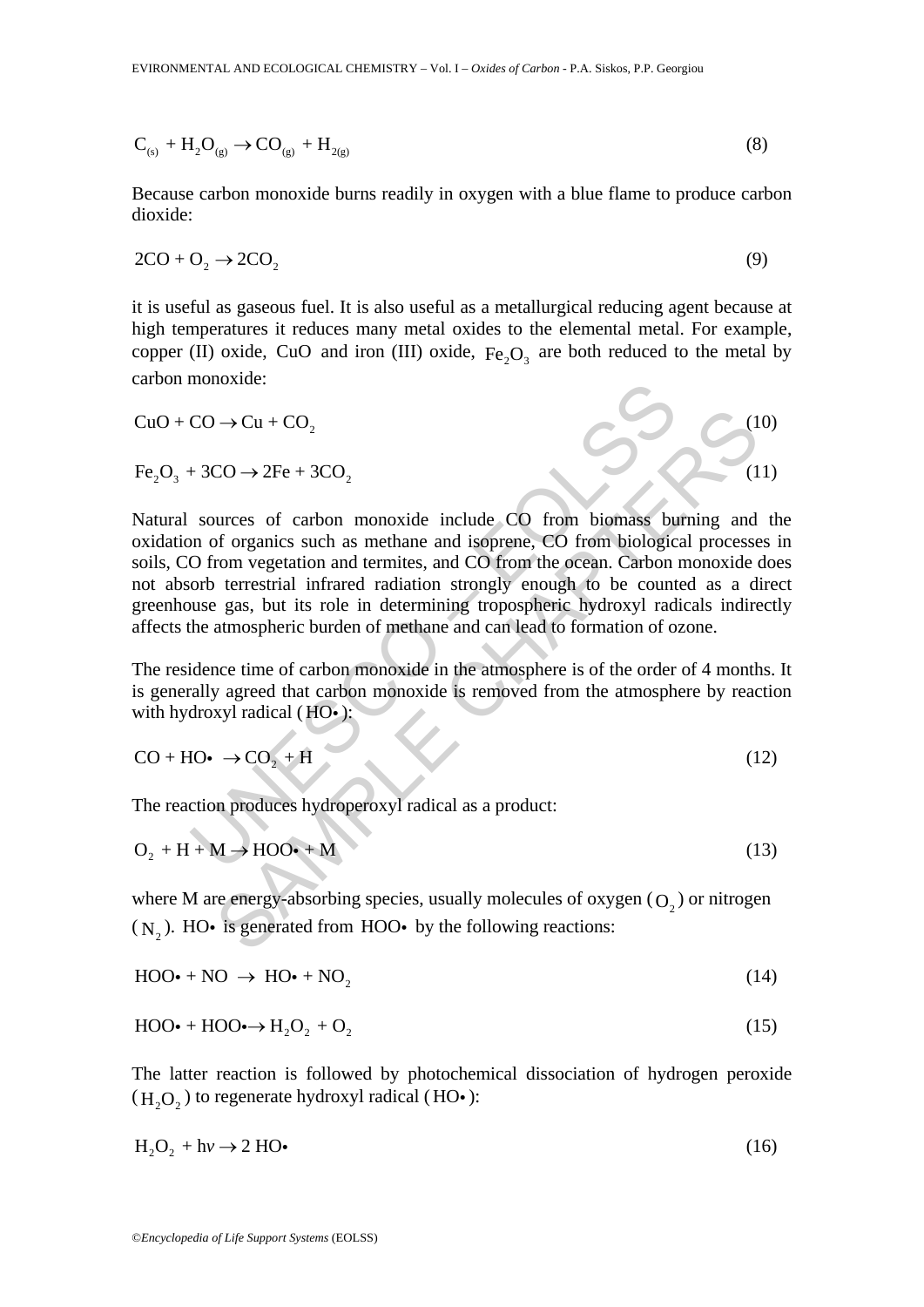Soil microorganisms act to remove CO from the atmosphere. Therefore, soil is a sink for carbon monoxide.

- -
- -
- -

# TO ACCESS ALL THE **28 PAGES** OF THIS CHAPTER, Visi[t: http://www.eolss.net/Eolss-sampleAllChapter.aspx](https://www.eolss.net/ebooklib/sc_cart.aspx?File=E6-13-02-02)

#### **Bibliography**

**Solution**<br>
W., Calvert J.G., Sievers R.E. (eds) (1993). *The Chemistry of the Atmosphe<br>
hange: Perspectives and Recommendations, 170 pp. Washington, DC: Arthony hands in a collection of the ecommendations and lectures of* Birks J.W., Calvert J.G., Sievers R.E. (eds) (1993). *The Chemistry of the Atmosphere: Its Impact on Global Change: Perspectives and Recommendations,* 170 pp. Washington, DC: American Chemical Society. [This book is a collection of the recommendations and lectures of the CHEMRAWN VII conference. It addresses the problem of protecting the earth's atmosphere from damage that results from human activities. Viewpoints of science, industry, and developing countries are presented, and the theme of international cooperation is emphasized.]

Brasseur G.P., Orlando J.J., Tyndall G.S. (eds) (1999). *Atmospheric Chemistry and Global Change,* 654 pp. New York: Oxford University Press. [This book presents an integrated examination of chemical processes in the atmosphere, focusing on global scale problems and their role in the evolution of the earth system.]

Finlayson-Pitts B.J., Pitts J.N. (2000). *Chemistry of the Upper and Lower Atmosphere,* 969 pp. New York: Academic Press. [This book is the most comprehensive and modern account of atmospheric chemistry currently available. It examines in depth the current knowledge of the atmosphere with emphasis on the chemical and physical interactions between the troposphere and the stratosphere.]

IPCC (2002). Davidson O., Metz B., Co-Chairs, (2002). *Proceedings of Workshop on Carbon Dioxide Capture and Storage,* 106 pp. Published by ECN. [Intergovernmental Panel on Climate Change (IPCC) was jointly established by the World Meteorological Organisation and the United Nations Environment Programme. The proceedings contain the revised, completed and updated versions of the papers presented during the workshop on carbon capture and storage.]

**S**<br>
SCALCT J.G., Sievers R.E. (cds) (1993). The Chemistry of the Atmosphere: Its Impage: Perspectives and Recommendations, 170 pp. Washington, DC: American Chemista is book is a collection of the recommendations and lect IPPC (2001). Houghton J.T., Ding Y., Griggs D.J., Noguer M., Van der Linden P.J., Dai X., Maskell K., Johnson C.A. (eds) *Climate Change 2001: The Scientific Basis. Contribution of Working Group I of the Intergovernmental Panel on Climate Change*, 881pp. New York: Cambridge University Press. [This report is a very comprehensive and up-to-date scientific assessment of past, present and future climate change. It analyses an enormous body of observations of all parts of the climate system, it catalogues increasing concentrations of atmospheric greenhouse gases, it projects scenarios of future climate change using a wide range of models of future emissions of greenhouse gases and aerosols, it makes a detailed study of whether a human influence on climate can be identified.]

Manahan S.E. (2000). *Fundamentals of Environmental Chemistry*, 989 pp. New York: Lewis Publishers. [This book provides the reader with little or no background in chemistry with the fundamentals of chemistry and environmental chemistry need for a trade, profession, or curriculum of study that requires a basic knowledge of these topics.]

Schwedt G. (2001). *The Essential Guide to Environmental Chemistry*, 268 pp. New York: John Wiley & Sons. [This book outlines the problems and issues facing the environmental chemist throughout the ecosystem, providing a concise overview of environmental pollution in air, water and soil. The book also includes a chapter on strategies for environmental analysis.]

US EPA (2002). *Greenhouse Gases and Global Warming Potential Values, Excerpt from the Inventory of*